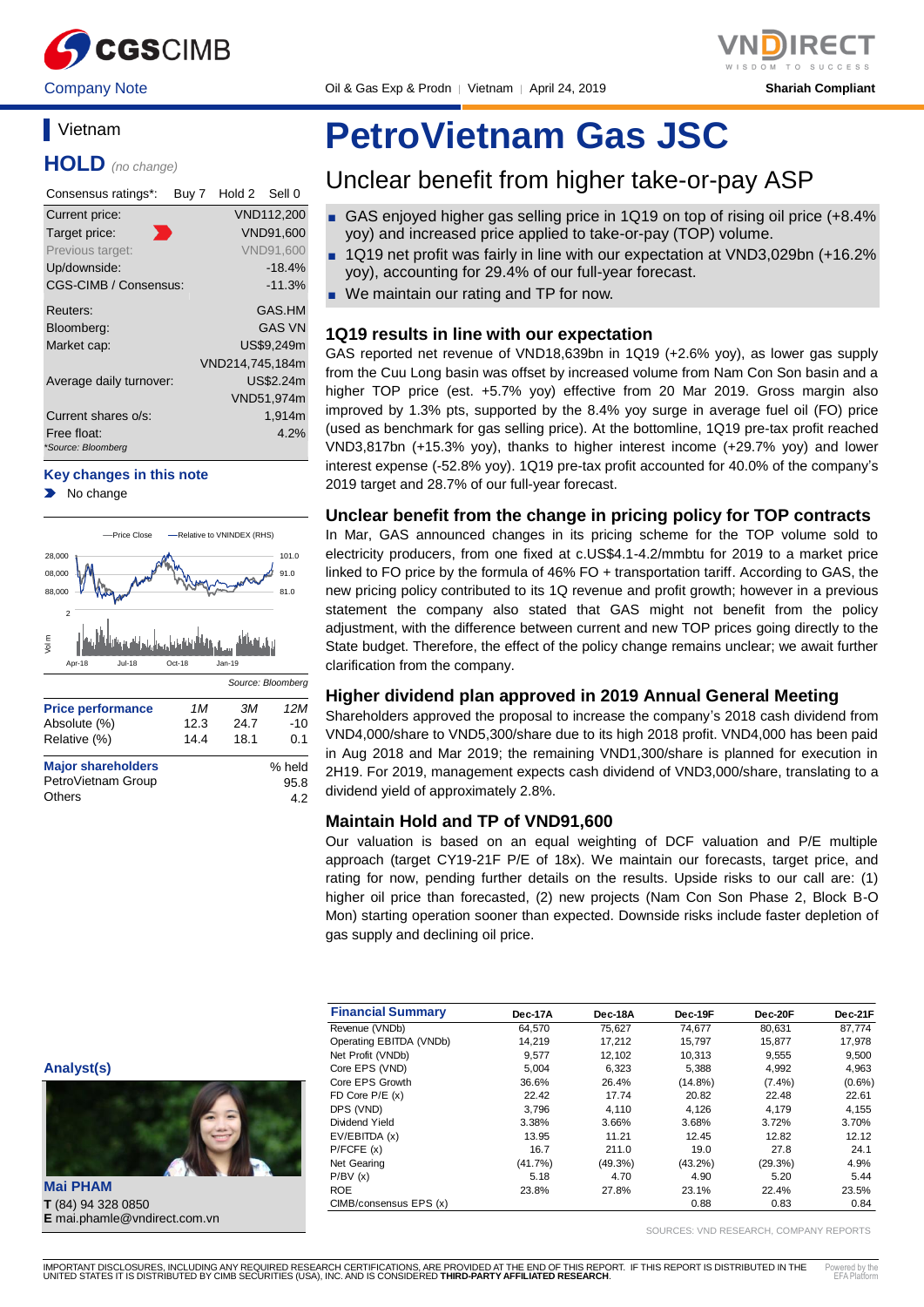

Oil & Gas Exp & Prodn │ Vietnam PetroVietnam Gas JSC | April 24, 2019



# Unclear benefit from higher take-or-pay ASP

# **Figure 1: 1Q19 results overview**

|                     |        |             |                 | VS.<br><b>FY19</b> |                                                                                                                                             |
|---------------------|--------|-------------|-----------------|--------------------|---------------------------------------------------------------------------------------------------------------------------------------------|
| FYE Dec (VNDbn)     | 1Q18   | <b>1Q19</b> | % yoy           |                    | forecast Comments                                                                                                                           |
| Net revenue         | 18,162 | 18,639      | 2.6%            | 25.0%              | Net revenue improved on the back of an 8.4% yoy increase in average FO price and higher sales volume<br>to Genco3/from Nam Con Son basin.   |
| Gross profit        | 3,993  | 4,346       | 8.8%            | 27.5%              |                                                                                                                                             |
| Gross profit margin | 22.0%  |             | 23.3% +1.3% pts |                    | Gross margin increased as a result of the change in pricing policy for TOP volume (c. 3.6 mcm/year)<br>which boosted average selling price. |
| Selling expenses    | 617    | 618         | 0.2%            | 23.7%              |                                                                                                                                             |
| G&A expenses        | 195    | 248         | 26.7%           | 22.2%              |                                                                                                                                             |
| Operating profit    | 3,181  | 3.480       | 9.4%            | 29.0%              |                                                                                                                                             |
| Financial income    | 302    | 394         | 30.6%           |                    | 29.3% Higher interest income (+29.7% yoy)                                                                                                   |
| Financial expenses  | 172    | 60          | -65.0%          |                    | 22.6% Lower interest expense (-52.8% yoy) due to lower long-term debt balance                                                               |
| Pre-tax profit      | 3,309  | 3,817       | 15.3%           | 28.7%              |                                                                                                                                             |
| Net profit          | 2,608  | 3,029       | 16.2%           | 29.4%              |                                                                                                                                             |
|                     |        |             |                 |                    | SOURCES: VND RESEARCH, COMPANY REPORTS                                                                                                      |

|                            | Bloomberg     |                   | Share<br>Price<br>(local | Target<br>Price<br>(local | <b>Market</b><br>Cap |      | P/E(x) |       | 3-year<br><b>EPS</b>                                                                       |     | P/BV(x) |                    |       | <b>ROE (%)</b> |                                                 |         | <b>ROA</b> (%) |       |
|----------------------------|---------------|-------------------|--------------------------|---------------------------|----------------------|------|--------|-------|--------------------------------------------------------------------------------------------|-----|---------|--------------------|-------|----------------|-------------------------------------------------|---------|----------------|-------|
| Company                    | Ticker        | Recom.            | curr)                    |                           | curr) (US\$ m)       | TTM  | CY19F  | CY20F | (%)                                                                                        | TTM | CY19F   | CY <sub>20</sub> F | TTM   | CY19F          | CY20F                                           | TTM     | CY19F          | CY20F |
| <b>PV GAS</b>              | <b>GAS VN</b> | <b>HOLD</b>       | 108,600                  | 91,600                    | 8,953                | 18.5 | 18.3   | 18.1  | $-7.8%$                                                                                    | 4.6 | 4.3     | 4.2                | 26.5% | 25.1%          | 24.1%                                           | 18.4%   | 18.3%          | 17.6% |
| PTT PLC                    | PTT TB        | <b>ADD</b>        | 49.25                    | 55.50                     | 44.098               | 11.8 | 10.9   | 10.6  | 5.5%                                                                                       | 1.6 | 1.5     | $^{\circ}$ .4      | 14.1% | 13.1%          | 12.8%                                           | 5.2%    | 5.9%           | 6.1%  |
| Indraprastha Gas           | IGL IN        | NOT RATED         | 314.2                    | N/A                       | 3,158                | 30.5 | 25.9   | 21.9  | 16.5%                                                                                      | 6.0 | 5.0     | 4.2                | 21.7% | 20.9%          | 0.2                                             | 15.5%   | 14.4%          | 15.3% |
| China Gas Holdings         | 384 HK        | <b>ADD</b>        | 24.70                    | 40.00                     | 15,981               | 17.8 | 15.9   | 13.7  | 24.9%                                                                                      | 4.2 | 3.6     | 3.0                | 25.9% | 24.3%          | 23.9%                                           | 8.5%    | 9.4%           | 0.1   |
| Toho Gas Ltd               |               | 9533 JP NOT RATED | 4,575                    | N/A                       | 4,348                | 46.0 | 29.4   | 25.5  | 3.7%                                                                                       | 1.5 | N/A     | N/A                | 3.3%  | 5.1%           | 0.1                                             | 1.9%    | N/A            | N/A   |
| Petronas Gas Bhd           | <b>PTGMK</b>  | <b>HOLD</b>       | 17.64                    | 18.50                     | 8.448                | 19.3 | 18.7   | 19.2  | 1.0%                                                                                       | 2.7 | 2.6     | 2.5                | 14.2% | 13.9%          | 13.2%                                           | 10.0%   | 10.7%          | 0.1   |
| Average (all)              |               |                   |                          |                           | 14,164               | 24.0 | 19.9   | 18.1  | 7.3%                                                                                       | 3.5 | 3.4     | 3.1                | 17.6% | 17.1%          | 16.7%                                           | $9.9\%$ | 11.8%          | 11.8% |
| Average (excluding PV GAS) |               |                   |                          |                           | 15,207               | 25.1 | 20.2   | 18.2  | 10.3%                                                                                      | 3.2 | 3.2     | 2.8                | 15.8% | 15.5%          | 15.2%                                           | 8.2%    | 10.1%          | 10.3% |
|                            |               |                   |                          |                           |                      |      |        |       | Note: Not Rated forecasts based on Bloomberg consensus estimates; trailing 12 months (TTM) |     |         |                    |       |                | SOURCES: VND RESEARCH, BLOOMBERG (AS OF APR 22) |         |                |       |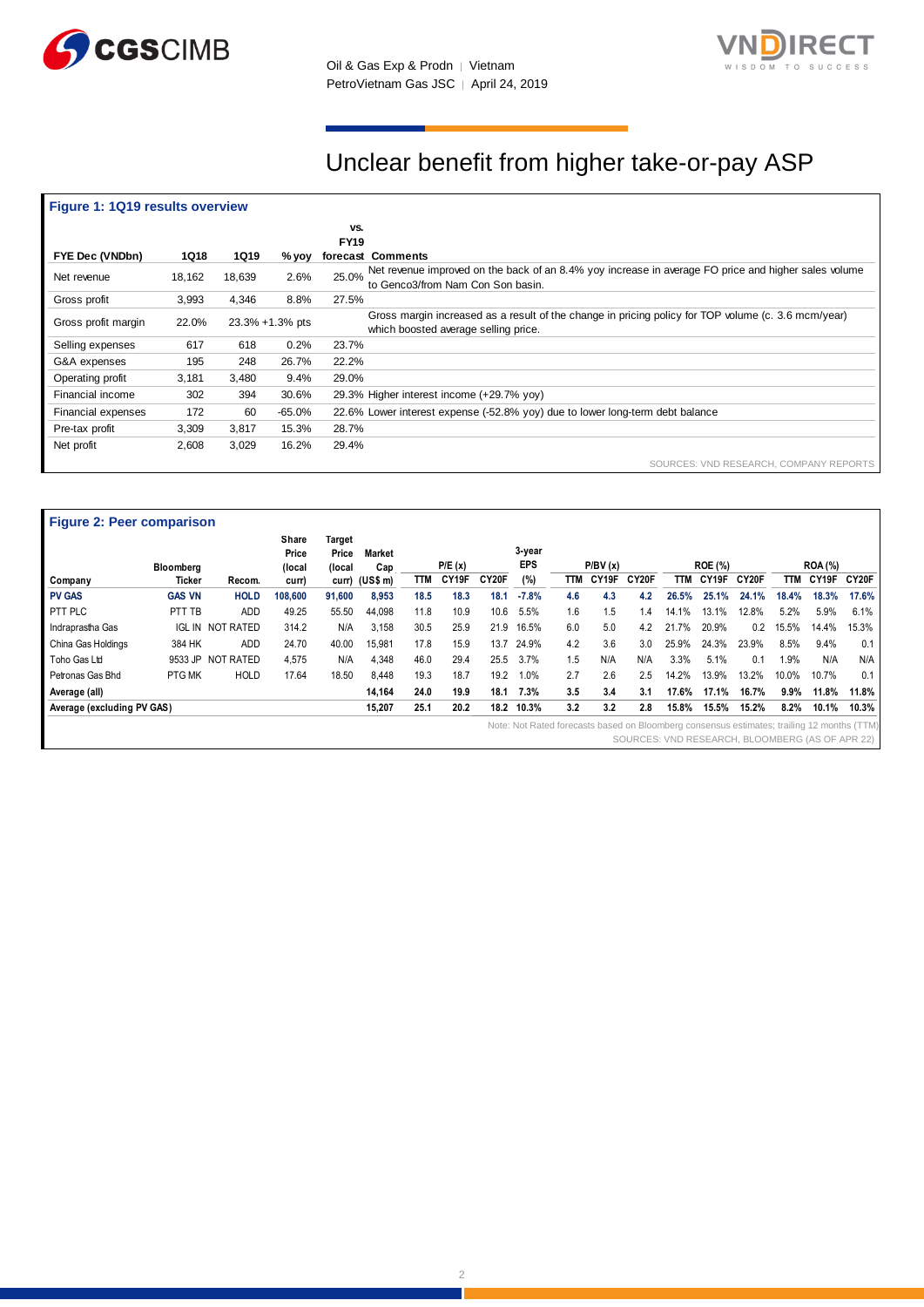

Oil & Gas Exp & Prodn | Vietnam PetroVietnam Gas JSC │ April 24, 2019



# **BY THE NUMBERS**



# **Profit & Loss**

| (VNDb)                                    | Dec-17A | Dec-18A | Dec-19F  | Dec-20F  | Dec-21F  |
|-------------------------------------------|---------|---------|----------|----------|----------|
| <b>Total Net Revenues</b>                 | 64,570  | 75.627  | 74.677   | 80.631   | 87,774   |
| <b>Gross Profit</b>                       | 15,036  | 18,305  | 15,801   | 15,520   | 16,389   |
| <b>Operating EBITDA</b>                   | 14,219  | 17,212  | 15,797   | 15,877   | 17,978   |
| Depreciation And Amortisation             | (2,713) | (2,676) | (3,716)  | (4, 374) | (5,962)  |
| <b>Operating EBIT</b>                     | 11,505  | 14,537  | 12,080   | 11,503   | 12,016   |
| Financial Income/(Expense)                | 844     | 861     | 1,077    | 665      | 67       |
| Pretax Income/(Loss) from Assoc.          | (3)     | (4)     | (3)      | (4)      | (4)      |
| Non-Operating Income/(Expense)            | 119     | (40)    | 151      | 163      | 177      |
| Profit Before Tax (pre-El)                | 12,465  | 15,355  | 13,305   | 12,327   | 12,256   |
| <b>Exceptional Items</b>                  |         |         |          |          |          |
| <b>Pre-tax Profit</b>                     | 12,465  | 15,355  | 13,305   | 12,327   | 12,256   |
| Taxation                                  | (2,622) | (2,999) | (2, 777) | (2,573)  | (2, 558) |
| Exceptional Income - post-tax             |         |         |          |          |          |
| <b>Profit After Tax</b>                   | 9.843   | 12,355  | 10,528   | 9,754    | 9,698    |
| Minority Interests                        | (266)   | (253)   | (216)    | (200)    | (199)    |
| <b>Preferred Dividends</b>                |         |         |          |          |          |
| FX Gain/(Loss) - post tax                 |         |         |          |          |          |
| Other Adjustments - post-tax              |         |         |          |          |          |
| <b>Net Profit</b>                         | 9,577   | 12,102  | 10,313   | 9,555    | 9,500    |
| <b>Recurring Net Profit</b>               | 9,577   | 12,102  | 10,313   | 9,555    | 9,500    |
| <b>Fully Diluted Recurring Net Profit</b> | 9,577   | 12,102  | 10,313   | 9,555    | 9,500    |

#### **Cash Flow**

| (VNDb)                           | Dec-17A  | Dec-18A   | Dec-19F  | Dec-20F   | Dec-21F   |
|----------------------------------|----------|-----------|----------|-----------|-----------|
| <b>EBITDA</b>                    | 14,219   | 17,212    | 15,797   | 15,877    | 17,978    |
| Cash Flow from Invt. & Assoc.    | (1, 225) | (1,620)   | (1, 176) | (1, 187)  | (1, 256)  |
| Change In Working Capital        | 3,158    | (590)     | 796      | (34)      | 606       |
| (Incr)/Decr in Total Provisions  | 99       | 25        | $\Omega$ | $\Omega$  | $\Omega$  |
| Other Non-Cash (Income)/Expense  | (1,631)  | (1, 858)  | (2, 491) | (3, 549)  | (5, 722)  |
| <b>Other Operating Cashflow</b>  | 2,467    | 2,884     | 10,102   | 8.879     | 14,586    |
| Net Interest (Paid)/Received     | (302)    | (446)     | (267)    | (383)     | (635)     |
| Tax Paid                         | (2,400)  | (3, 113)  | (2,777)  | (2,573)   | (2, 558)  |
| <b>Cashflow From Operations</b>  | 14,386   | 12,495    | 19,984   | 17,030    | 22,998    |
| Capex                            | (2, 180) | (714)     | (5, 974) | (8,063)   | (17, 555) |
| Disposals Of FAs/subsidiaries    | 17       | 0         | 5        | 6         |           |
| Acq. Of Subsidiaries/investments |          |           |          |           |           |
| <b>Other Investing Cashflow</b>  | (882)    | (6, 463)  | (3, 504) | (3,580)   | (3,580)   |
| Cash Flow From Investing         | (3,044)  | (7, 178)  | (9, 473) | (11, 638) | (21, 128) |
| Debt Raised/(repaid)             | 1,555    | (4,300)   | 801      | 2,331     | 7,048     |
| Proceeds From Issue Of Shares    |          |           |          |           |           |
| Shares Repurchased               |          |           |          |           |           |
| Dividends Paid                   | (7, 265) | (7,866)   | (7,896)  | (7,999)   | (7, 953)  |
| <b>Preferred Dividends</b>       |          |           |          |           |           |
| Other Financing Cashflow         | (20)     | 50        | 50       | 50        | 50        |
| <b>Cash Flow From Financing</b>  | (5, 729) | (12, 115) | (7,045)  | (5,617)   | (854)     |
| <b>Total Cash Generated</b>      | 5,613    | (6, 798)  | 3.466    | (225)     | 1,016     |
| <b>Free Cashflow To Equity</b>   | 12,897   | 1.018     | 11.312   | 7.724     | 8,918     |
| <b>Free Cashflow To Firm</b>     | 11,643   | 5,763     | 10,778   | 5,775     | 2,505     |

SOURCES: VND RESEARCH, COMPANY REPORTS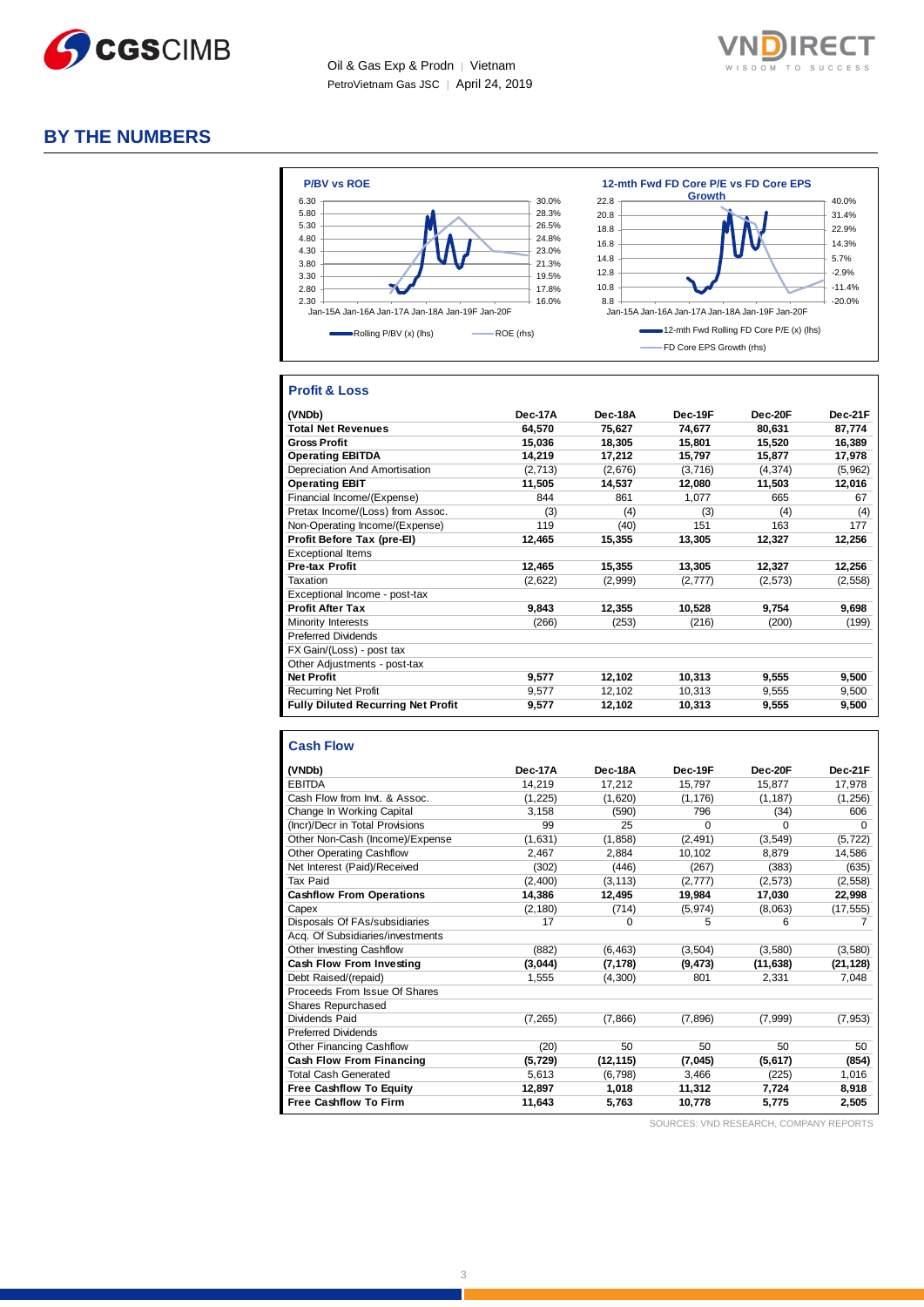

Oil & Gas Exp & Prodn | Vietnam PetroVietnam Gas JSC | April 24, 2019



# **BY THE NUMBERS… cont'd**

| <b>Balance Sheet</b>                       |         |          |          |          |          |
|--------------------------------------------|---------|----------|----------|----------|----------|
| (VNDb)                                     | Dec-17A | Dec-18A  | Dec-19F  | Dec-20F  | Dec-21F  |
| <b>Total Cash And Equivalents</b>          | 27.079  | 28.308   | 25,293   | 20,532   | 13.080   |
| <b>Total Debtors</b>                       | 9.175   | 10.232   | 9.582    | 10.346   | 11,262   |
| Inventories                                | 1.645   | 1.952    | 1.848    | 2.043    | 2.240    |
| <b>Total Other Current Assets</b>          | 357     | 462      | 462      | 462      | 462      |
| <b>Total Current Assets</b>                | 38.257  | 40.955   | 37.184   | 33.383   | 27,044   |
| <b>Fixed Assets</b>                        | 15.396  | 18.540   | 20.798   | 24.487   | 36,080   |
| <b>Total Investments</b>                   | 281     | 280      | 280      | 280      | 280      |
| Intangible Assets                          | 0       | 0        | $\Omega$ | $\Omega$ | $\Omega$ |
| <b>Total Other Non-Current Assets</b>      | 7.955   | 2.804    | 2.804    | 2.804    | 2.804    |
| <b>Total Non-current Assets</b>            | 23.632  | 21,624   | 23.882   | 27.571   | 39,164   |
| Short-term Debt                            | 1.738   | 1.490    | 1.734    | 2.445    | 3,906    |
| Current Portion of Long-Term Debt          |         |          |          |          |          |
| <b>Total Creditors</b>                     | 2.529   | 2.899    | 2.696    | 2.911    | 3,169    |
| <b>Other Current Liabilities</b>           | 6.645   | 6.810    | 6.810    | 6.810    | 6,810    |
| <b>Total Current Liabilities</b>           | 10.912  | 11,199   | 11,240   | 12,166   | 13,885   |
| <b>Total Long-term Debt</b>                | 7.312   | 3.396    | 3.952    | 5.573    | 11.160   |
| Hybrid Debt - Debt Component               |         |          |          |          |          |
| <b>Total Other Non-Current Liabilities</b> | 394     | 519      | 519      | 519      | 519      |
| <b>Total Non-current Liabilities</b>       | 7.706   | 3.915    | 4.472    | 6.092    | 11,679   |
| <b>Total Provisions</b>                    | 0       | $\Omega$ | $\Omega$ | $\Omega$ | $\Omega$ |
| <b>Total Liabilities</b>                   | 18.618  | 15.114   | 15.712   | 18.259   | 25.565   |
| Shareholders' Equity                       | 41,490  | 45.687   | 43.792   | 41,333   | 39,480   |
| Minority Interests                         | 1.782   | 1.778    | 1,562    | 1,362    | 1,164    |
| <b>Total Equity</b>                        | 43.272  | 47.465   | 45.355   | 42.696   | 40.643   |

# **Key Ratios**

|                                  | Dec-17A | Dec-18A | Dec-19F   | Dec-20F | Dec-21F |
|----------------------------------|---------|---------|-----------|---------|---------|
| <b>Revenue Growth</b>            | 9.2%    | 17.1%   | $(1.3\%)$ | 8.0%    | 8.9%    |
| Operating EBITDA Growth          | 20.6%   | 21.1%   | $(8.2\%)$ | 0.5%    | 13.2%   |
| Operating EBITDA Margin          | 22.0%   | 22.8%   | 21.2%     | 19.7%   | 20.5%   |
| Net Cash Per Share (VND)         | 9.420   | 12.238  | 10.244    | 6.539   | (1,038) |
| BVPS (VND)                       | 21.678  | 23.870  | 22.881    | 21.596  | 20,627  |
| Gross Interest Cover             | 41.07   | 33.00   | 73.00     | 49.81   | 28.54   |
| <b>Effective Tax Rate</b>        | 21.0%   | 19.5%   | 20.9%     | 20.9%   | 20.9%   |
| Net Dividend Payout Ratio        | 75.9%   | 65.0%   | 76.6%     | 83.7%   | 83.7%   |
| <b>Accounts Receivables Davs</b> | 59.50   | 46.83   | 48.42     | 45.23   | 44.93   |
| <b>Inventory Days</b>            | 10.82   | 11.45   | 11.78     | 10.94   | 10.95   |
| <b>Accounts Payables Days</b>    | 17.57   | 15.87   | 15.88     | 14.39   | 14.19   |
| <b>ROIC</b> (%)                  | 31.7%   | 45.9%   | 39.8%     | 35.4%   | 31.6%   |
| ROCE (%)                         | 25.4%   | 30.6%   | 26.0%     | 24.7%   | 23.9%   |
| Return On Average Assets         | 15.5%   | 18.7%   | 15.6%     | 15.1%   | 15.2%   |

| <b>Key Drivers</b>              |         |         |         |         |         |
|---------------------------------|---------|---------|---------|---------|---------|
|                                 | Dec-17A | Dec-18A | Dec-19F | Dec-20F | Dec-21F |
| Oil Price (US\$/bbl)            | 54.0    | 72.0    | 65.0    | 68.0    | 70.0    |
| Volume Growth (%)               | $-4.6%$ | $-0.5%$ | $-0.8%$ | 0.4%    | $-0.2%$ |
| Ratio Of Up To Downstream (x)   | N/A     | N/A     | N/A     | N/A     | N/A     |
| Operating Cash Cost (US\$/bbl)  | N/A     | N/A     | N/A     | N/A     | N/A     |
| Ratio Of High To Low Margin (x) | N/A     | N/A     | N/A     | N/A     | N/A     |

SOURCES: VND RESEARCH, COMPANY REPORTS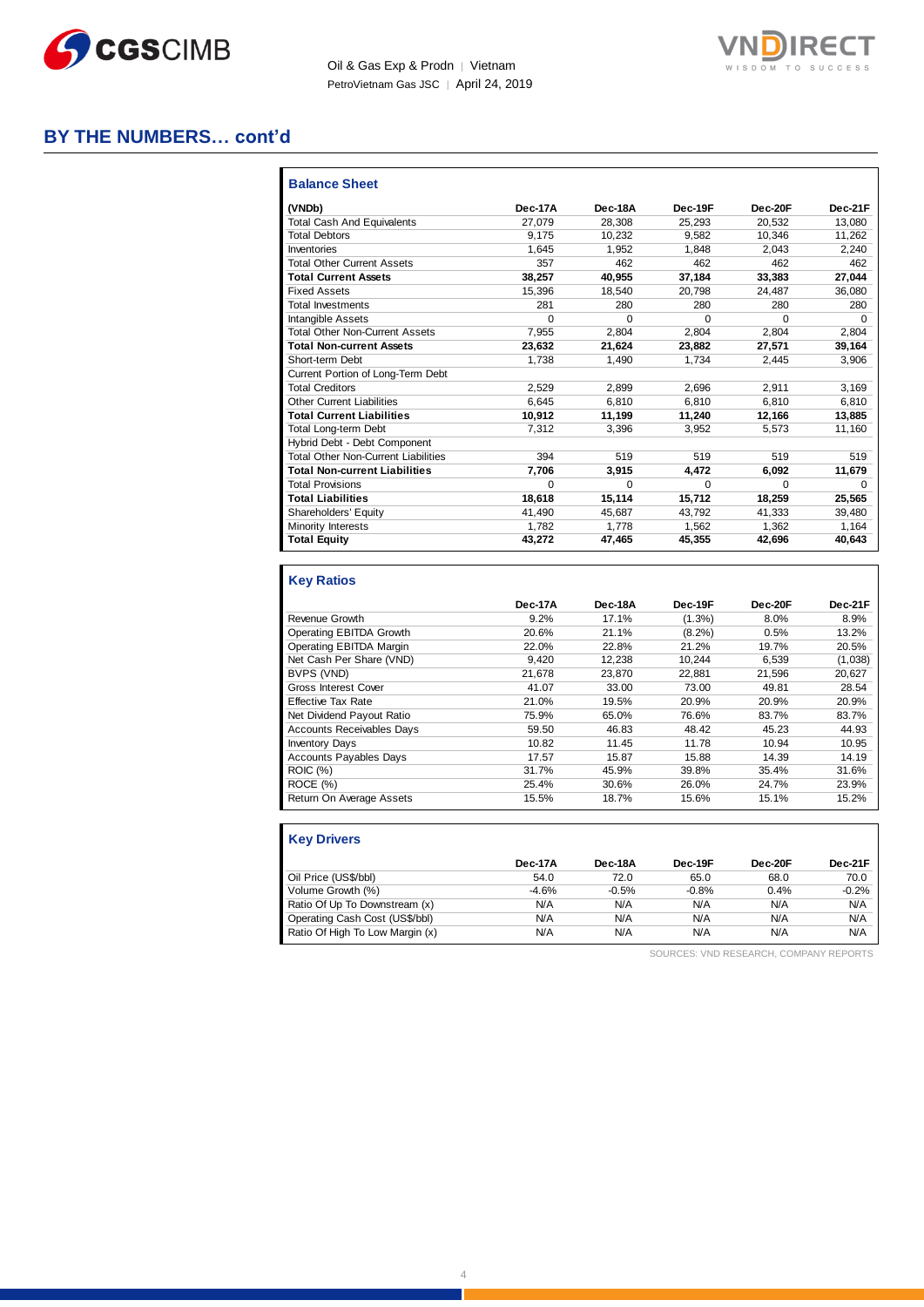



#### **DISCLAIMER**

The content of this report (including the views and opinions expressed therein, and the information comprised therein) has been prepared by and belongs to VNDIRECT Securities Corporation, and is distributed by CGS-CIMB or CIMB Investment Bank Berhad ("CIMB"), as the case may be, pursuant to an arrangement between VNDIRECT Securities Corporation and CGS-CIMB. VNDIRECT Securities Corporation is not an affiliate of CGS-CIMB or CIMB.

This report is not directed to, or intended for distribution to or use by, any person or entity who is a citizen or resident of or located in any locality, state, country or other jurisdiction where such distribution, publication, availability or use would be contrary to law or regulation.

By accepting this report, the recipient hereof represents and warrants that he is entitled to receive such report in accordance with the restrictions set forth below and agrees to be bound by the limitations contained herein (including the "Restrictions on Distributions" set out below). Any failure to comply with these limitations may constitute a violation of law. This publication is being supplied to you strictly on the basis that it will remain confidential. No part of this report may be (i) copied, photocopied, duplicated, stored or reproduced in any form by any means or (ii) redistributed or passed on, directly or indirectly, to any other person in whole or in part, for any purpose without the prior written consent of CGS-CIMB or CIMB, as the case may be.

The information contained in this research report is prepared from data believed to be correct and reliable at the time of issue of this report.

VNDIRECT Securities Corporation may or may not issue regular reports on the subject matter of this report at any frequency and may cease to do so or change the periodicity of reports at any time. None of VNDIRECT Securities Corporation, CGS-CIMB or CIMB is under any obligation to update this report in the event of a material change to the information contained in this report. None of VNDIRECT Securities Corporation, CGS-CIMB or CIMB has any and will accept any, obligation to (i) check or ensure that the contents of this report remain current, reliable or relevant, (ii) ensure that the content of this report constitutes all the information a prospective investor may require, (iii) ensure the adequacy, accuracy, completeness, reliability or fairness of any views, opinions and information, and accordingly, VNDIRECT Securities Corporation, CGS-CIMB and CIMB and their respective affiliates and related persons including China Galaxy International Financial Holdings Limited ("CGIFHL") and CIMB Group Sdn. Bhd. ("CIMBG") and their respective related corporations (and their respective directors, associates, connected persons and/or employees) shall not be liable in any manner whatsoever for any consequences (including but not limited to any direct, indirect or consequential losses, loss of profits and damages) of any reliance thereon or usage thereof. In particular, VNDIRECT Securities Corporation, CGS-CIMB and CIMB disclaim all responsibility and liability for the views and opinions set out in this report.

Unless otherwise specified, this report is based upon reasonable sources. Such sources will, unless otherwise specified, for market data, be market data and prices available from the main stock exchange or market where the relevant security is listed, or, where appropriate, any other market. Information on the accounts and business of company(ies) will generally be based on published statements of the company(ies), information disseminated by regulatory information services, other publicly available information and information resulting from our research. Whilst every effort is made to ensure that statements of facts made in this report are accurate, all estimates, projections, forecasts, expressions of opinion and other subjective judgments contained in this report are based on assumptions considered to be reasonable as of the date of the document in which they are contained and must not be construed as a representation that the matters referred to therein will occur. Past performance is not a reliable indicator of future performance. The value of investments may go down as well as up and those investing may, depending on the investments in question, lose more than the initial investment. No report shall constitute an offer or an invitation by or on behalf of CGS-CIMB, CIMB, or VNDIRECT Securities Corporation, or their respective affiliates (including CGIFHL, CIMBG and their respective related corporations) to any person to buy or sell any investments.

CGS-CIMB, CIMB and/or VNDIRECT Securities Corporation and/or their respective affiliates and related corporations (including CGIFHL, CIMBG and their respective related corporations), their respective directors, associates, connected parties and/or employees may own or have positions in securities of the company(ies) covered in this research report or any securities related thereto and may from time to time add to or dispose of, or may be materially interested in, any such securities. Further, CGS-CIMB, CIMB and/or VNDIRECT Securities Corporation, and/or their respective affiliates and their respective related corporations (including CGIFHL, CIMBG and their respective related corporations) do and seek to do business with the company(ies) covered in this research report and may from time to time act as market maker or have assumed an underwriting commitment in securities of such company(ies), may sell them to or buy them from customers on a principal basis and may also perform or seek to perform significant investment banking, advisory, underwriting or placement services for or relating to such company(ies) as well as solicit such investment, advisory or other services from any entity mentioned in this report.

CGS-CIMB, CIMB and/or VNDIRECT Securities Corporation and/or their respective affiliates (including CGIFHL, CIMBG and their respective related corporations) may enter into an agreement with the company(ies) covered in this report relating to the production of research reports. CGS-CIMB, CIMB and/or VNDIRECT Securities Corporation may disclose the contents of this report to the company(ies) covered by it and may have amended the contents of this report following such disclosure.

The analyst responsible for the production of this report hereby certifies that the views expressed herein accurately and exclusively reflect his or her personal views and opinions about any and all of the issuers or securities analysed in this report and were prepared independently and autonomously. No part of the compensation of the analyst(s) was, is, or will be directly or indirectly related to the inclusion of specific recommendations(s) or view(s) in this report. The analyst(s) who prepared this research report is prohibited from receiving any compensation, incentive or bonus based on specific investment banking transactions or for providing a specific recommendation for, or view of, a particular company. Information barriers and other arrangements may be established where necessary to prevent conflicts of interests arising. However, the analyst(s) may receive compensation that is based on his/their coverage of company(ies) in the performance of his/their duties or the performance of his/their recommendations and the research personnel involved in the preparation of this report may also participate in the solicitation of the businesses as described above. In reviewing this research report, an investor should be aware that any or all of the foregoing, among other things, may give rise to real or potential conflicts of interest. Additional information is, subject to the duties of confidentiality, available on request.

The term "VNDIRECT Securities Corporation" shall, unless the context otherwise requires, mean VNDIRECT Securities Corporation and its affiliates, subsidiaries and related companies. The term "CGS-CIMB" shall denote, where appropriate, the relevant entity distributing or disseminating the report in the particular jurisdiction referenced below, or, in every other case except as otherwise stated herein, CIMB Securities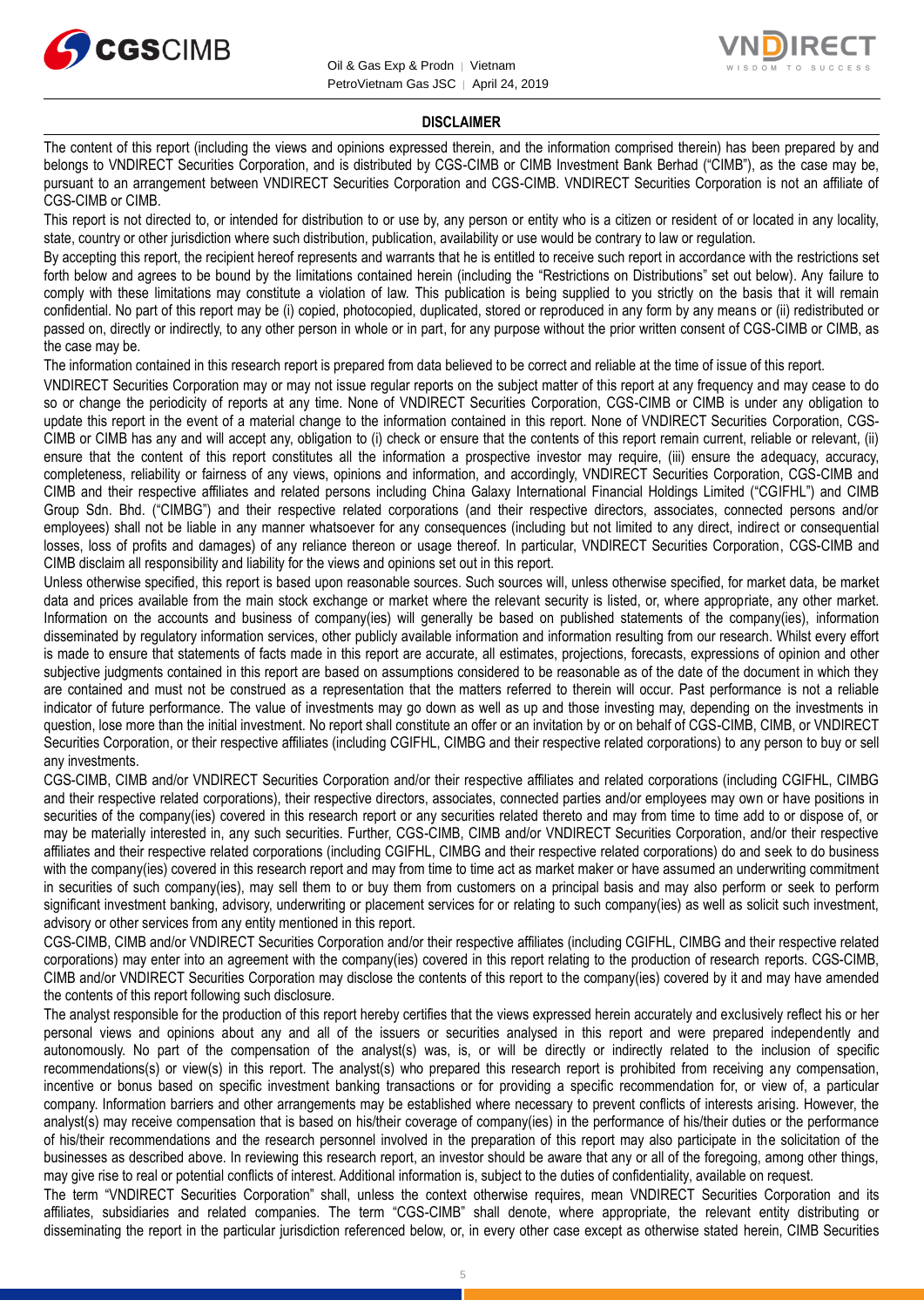



International Pte. Ltd. and its affiliates, subsidiaries and related corporations.

#### **CGS-CIMB**

| Country     | <b>CGS-CIMB Entity</b>                             | <b>Regulated by</b>                                             |
|-------------|----------------------------------------------------|-----------------------------------------------------------------|
| Hong Kong   | <b>CGS-CIMB Securities Limited</b>                 | Securities and Futures Commission Hong Kong                     |
| India       | <b>CGS-CIMB Securities (India) Private Limited</b> | Securities and Exchange Board of India (SEBI)                   |
| Indonesia   | PT CGS-CIMB Sekuritas Indonesia                    | Financial Services Authority of Indonesia                       |
| Singapore   | CGS-CIMB Research Pte. Ltd.                        | Monetary Authority of Singapore                                 |
| South Korea | CGS-CIMB Securities Limited, Korea Branch          | Financial Services Commission and Financial Supervisory Service |
| Thailand    | CGS-CIMB Securities (Thailand) Co. Ltd.            | Securities and Exchange Commission Thailand                     |

#### **CIMB**

| ∶ountr\  | <b>CIML</b><br>.<br>- -<br>Entity            | b٧<br>--- -<br>.<br>παιει                                |
|----------|----------------------------------------------|----------------------------------------------------------|
| Malavsia | CIMB<br>Berhad<br>Investment<br>レヘハレ<br>Dank | Malavsia<br>`ommissior<br>$\sim$<br>urities<br>vv.<br>ುರ |

(i) As of April 24, 2019 VNDIRECT Securities Corporation has a proprietary position in the securities (which may include but not limited to shares, warrants, call warrants and/or any other derivatives) in the following company or companies covered or recommended in this report: (a) -

(ii) As of April 24, 2019, the analyst(s) who prepared this report, and the associate(s), has / have an interest in the securities (which may include but not limited to shares, warrants, call warrants and/or any other derivatives) in the following company or companies covered or recommended in this report:

(a) -

This report does not purport to contain all the information that a prospective investor may require. CGS-CIMB, and VNDIRECT Securities Corporation and their respective affiliates (including CGIFHL, CIMBG and their related corporations) do not make any guarantee, representation or warranty, express or implied, as to the adequacy, accuracy, completeness, reliability or fairness of any such information and opinion contained in this report. None of CGS-CIMB, CIMB and VNDIRECT Securities Corporation and their respective affiliates nor their related persons (including CGIFHL, CIMBG and their related corporations) shall be liable in any manner whatsoever for any consequences (including but not limited to any direct, indirect or consequential losses, loss of profits and damages) of any reliance thereon or usage thereof.

This report is general in nature and has been prepared for information purposes only. It is intended for circulation amongst CGS-CIMB's, CIMB's and their respective affiliates' (including CGIFHL's, CIMBG's and their respective related corporations') clients generally and does not have regard to the specific investment objectives, financial situation and the particular needs of any specific person who may receive this report. The information and opinions in this report are not and should not be construed or considered as an offer, recommendation or solicitation to buy or sell the subject securities, related investments or other financial instruments or any derivative instrument, or any rights pertaining thereto.

Investors are advised to make their own independent evaluation of the information contained in this research report, consider their own individual investment objectives, financial situation and particular needs and consult their own professional and financial advisers as to the legal, business, financial, tax and other aspects before participating in any transaction in respect of the securities of company(ies) covered in this research report. The securities of such company(ies) may not be eligible for sale in all jurisdictions or to all categories of investors.

**Australia:** Despite anything in this report to the contrary, this research is provided in Australia by CGS-CIMB Securities (Singapore) Pte. Ltd. and CGS-CIMB Securities (Hong Kong) Limited. This research is only available in Australia to persons who are "wholesale clients" (within the meaning of the Corporations Act 2001 (Cth) and is supplied solely for the use of such wholesale clients and shall not be distributed or passed on to any other person. You represent and warrant that if you are in Australia, you are a "wholesale client". This research is of a general nature only and has been prepared without taking into account the objectives, financial situation or needs of the individual recipient. CGS-CIMB Securities (Singapore) Pte. Ltd. and CGS-CIMB Securities (Hong Kong) Limited do not hold, and are not required to hold an Australian financial services license. CGS-CIMB Securities (Singapore) Pte. Ltd. and CGS-CIMB Securities (Hong Kong) Limited rely on "passporting" exemptions for entities appropriately licensed by the Monetary Authority of Singapore (under ASIC Class Order 03/1102) and the Securities and Futures Commission in Hong Kong (under ASIC Class Order 03/1103).

**Canada:** This research report has not been prepared in accordance with the disclosure requirements of Dealer Member Rule 3400 – Research Restrictions and Disclosure Requirements of the Investment Industry Regulatory Organization of Canada. For any research report distributed by CIBC, further disclosures related to CIBC conflicts of interest can be found at https://researchcentral.cibcwm.com.

**China:** For the purpose of this report, the People's Republic of China ("PRC") does not include the Hong Kong Special Administrative Region, the Macau Special Administrative Region or Taiwan. The distributor of this report has not been approved or licensed by the China Securities Regulatory Commission or any other relevant regulatory authority or governmental agency in the PRC. This report contains only marketing information. The distribution of this report is not an offer to buy or sell to any person within or outside PRC or a solicitation to any person within or outside of PRC to buy or sell any instruments described herein. This report is being issued outside the PRC to a limited number of institutional investors and may not be provided to any person other than the original recipient and may not be reproduced or used for any other purpose.

**France:** Only qualified investors within the meaning of French law shall have access to this report. This report shall not be considered as an offer to subscribe to, or used in connection with, any offer for subscription or sale or marketing or direct or indirect distribution of financial instruments and it is not intended as a solicitation for the purchase of any financial instrument.

**Germany:** This report is only directed at persons who are professional investors as defined in sec 31a(2) of the German Securities Trading Act (WpHG). This publication constitutes research of a non-binding nature on the market situation and the investment instruments cited here at the time of the publication of the information.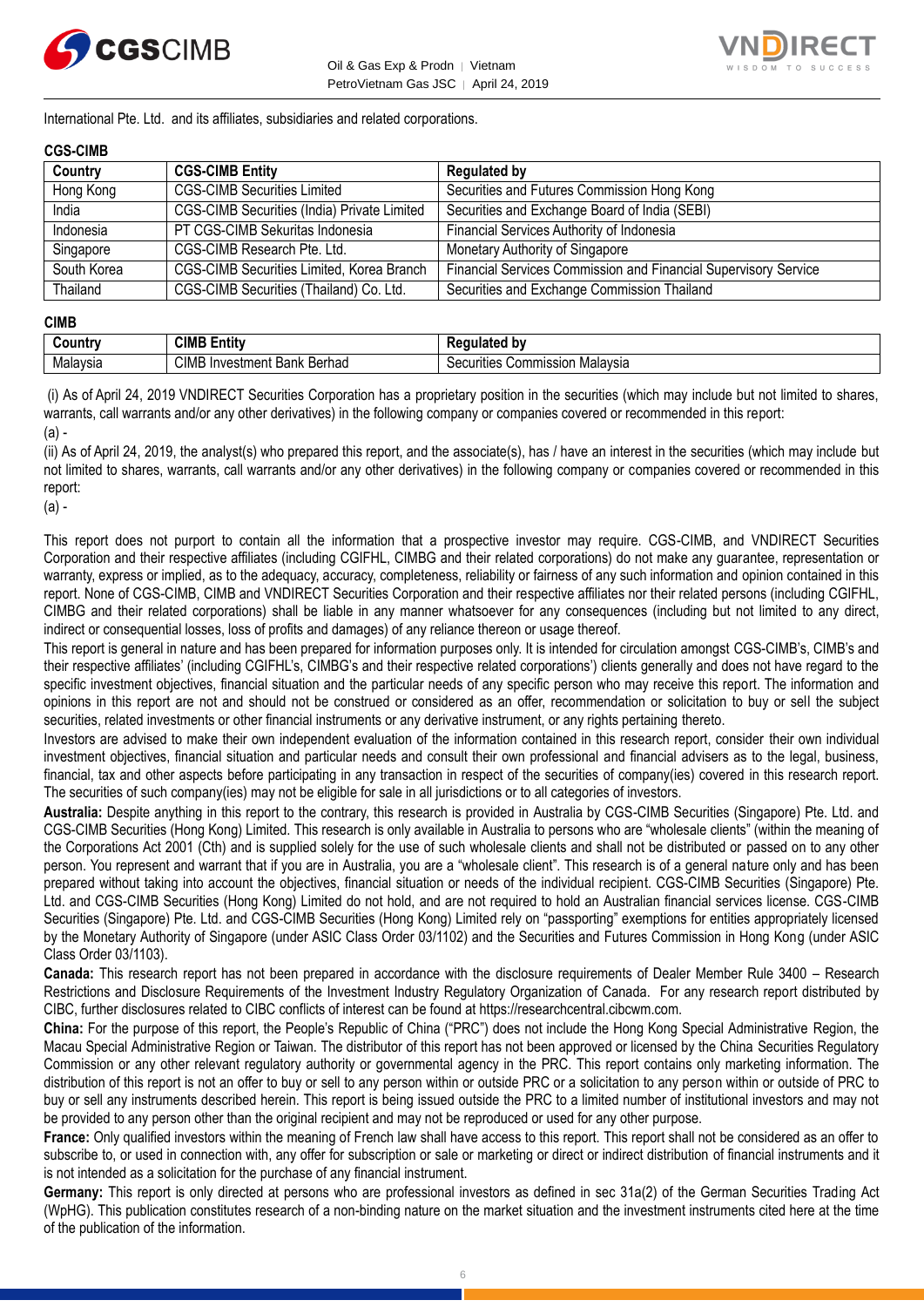



The current prices/yields in this issue are based upon closing prices from Bloomberg as of the day preceding publication. Please note that neither the German Federal Financial Supervisory Agency (BaFin), nor any other supervisory authority exercises any control over the content of this report.

**Hong Kong:** This report is issued and distributed in Hong Kong by CGS-CIMB Securities (Hong Kong) Limited ("CHK") which is licensed in Hong Kong by the Securities and Futures Commission for Type 1 (dealing in securities), Type 4 (advising on securities) and Type 6 (advising on corporate finance) activities. Any investors wishing to purchase or otherwise deal in the securities covered in this report should contact the Head of Sales at CGS-CIMB Securities (Hong Kong) Limited. The views and opinions in this research report are of VNDIRECT Securities Corporation as of the date hereof and are subject to change. If the Financial Services and Markets Act of the United Kingdom or the rules of the Financial Conduct Authority apply to a recipient, our obligations owed to such recipient therein are unaffected. CHK has no obligation to update its opinion or the information in this research report.

CHK does not make a market on other securities mentioned in the report.

**India:** This report is issued and distributed in India by CGS-CIMB Securities (India) Private Limited ("CIMB India") which is registered with the National Stock Exchange of India Limited and BSE Limited as a trading and clearing member under the Securities and Exchange Board of India (Stock Brokers and Sub-Brokers) Regulations, 1992. In accordance with the provisions of Regulation 4(g) of the Securities and Exchange Board of India (Investment Advisers) Regulations, 2013, CGS-CIMB India is not required to seek registration with the Securities and Exchange Board of India ("SEBI") as an Investment Adviser. CGS-CIMB India is registered with SEBI as a Research Analyst pursuant to the SEBI (Research Analysts) Regulations, 2014 ("Regulations").

This report does not take into account the particular investment objectives, financial situations, or needs of the recipients. It is not intended for and does not deal with prohibitions on investment due to law/jurisdiction issues etc. which may exist for certain persons/entities. Recipients should rely on their own investigations and take their own professional advice before investment.

The report is not a "prospectus" as defined under Indian Law, including the Companies Act, 2013, and is not, and shall not be, approved by, or filed or registered with, any Indian regulator, including any Registrar of Companies in India, SEBI, any Indian stock exchange, or the Reserve Bank of India. No offer, or invitation to offer, or solicitation of subscription with respect to any such securities listed or proposed to be listed in India is being made, or intended to be made, to the public, or to any member or section of the public in India, through or pursuant to this report.

The research analysts, strategists or economists principally responsible for the preparation of this research report are segregated from the other activities of CGS-CIMB India and they have received compensation based upon various factors, including quality, accuracy and value of research, firm profitability or revenues, client feedback and competitive factors. Research analysts', strategists' or economists' compensation is not linked to investment banking or capital markets transactions performed or proposed to be performed by CGS-CIMB India or its affiliates.

CGS-CIMB India has not received any investment banking related compensation from the companies mentioned in the report in the past 12 months. CGS-CIMB India has not received any compensation from the companies mentioned in the report in the past 12 months.

**Indonesia:** This report is issued and distributed by PT CGS-CIMB Sekuritas Indonesia ("CGS-CIMB Indonesia"). The views and opinions in this research report are our own as of the date hereof and are subject to change. CGS-CIMB Indonesia has no obligation to update its opinion or the information in this research report. Neither this report nor any copy hereof may be distributed in Indonesia or to any Indonesian citizens wherever they are domiciled or to Indonesian residents except in compliance with applicable Indonesian capital market laws and regulations.

This research report is not an offer of securities in Indonesia. The securities referred to in this research report have not been registered with the Financial Services Authority (Otoritas Jasa Keuangan) pursuant to relevant capital market laws and regulations, and may not be offered or sold within the territory of the Republic of Indonesia or to Indonesian citizens through a public offering or in circumstances which constitute an offer within the meaning of the Indonesian capital market law and regulations.

**Ireland:** CGS-CIMB is not an investment firm authorised in the Republic of Ireland and no part of this document should be construed as CGS-CIMB acting as, or otherwise claiming or representing to be, an investment firm authorised in the Republic of Ireland.

**Malaysia:** This report is distributed in Malaysia by CIMB solely for the benefit of and for the exclusive use of our clients. Recipients of this report are to contact CIMB, at 17th Floor Menara CIMB No. 1 Jalan Stesen Sentral 2, Kuala Lumpur Sentral 50470 Kuala Lumpur, Malaysia, in respect of any matters arising from or in connection with this report. CIMB has no obligation to update, revise or reaffirm its opinion or the information in this research reports after the date of this report.

**New Zealand:** In New Zealand, this report is for distribution only to persons who are wholesale clients pursuant to section 5C of the Financial Advisers Act 2008.

**Singapore:** This report is issued and distributed by CGS-CIMB Research Pte Ltd ("CGS-CIMBR"). CGS-CIMBR is a financial adviser licensed under the Financial Advisers Act, Cap 110 ("FAA") for advising on investment products, by issuing or promulgating research analyses or research reports, whether in electronic, print or other form. Accordingly CGS-CIMBR is a subject to the applicable rules under the FAA unless it is able to avail itself to any prescribed exemptions.

Recipients of this report are to contact CGS-CIMB Research Pte Ltd, 50 Raffles Place, #16-02 Singapore Land Tower, Singapore in respect of any matters arising from, or in connection with this report. CGS-CIMBR has no obligation to update its opinion or the information in this research report. This publication is strictly confidential and is for private circulation only. If you have not been sent this report by CGS-CIMBR directly, you may not rely, use or disclose to anyone else this report or its contents.

If the recipient of this research report is not an accredited investor, expert investor or institutional investor, CGS-CIMBR accepts legal responsibility for the contents of the report without any disclaimer limiting or otherwise curtailing such legal responsibility. If the recipient is an accredited investor, expert investor or institutional investor, the recipient is deemed to acknowledge that CGS-CIMBR is exempt from certain requirements under the FAA and its attendant regulations, and as such, is exempt from complying with the following :

(a) Section 25 of the FAA (obligation to disclose product information);

(b) Section 27 (duty not to make recommendation with respect to any investment product without having a reasonable basis where you may be reasonably expected to rely on the recommendation) of the FAA;

(c) MAS Notice on Information to Clients and Product Information Disclosure [Notice No. FAA-N03];

(d) MAS Notice on Recommendation on Investment Products [Notice No. FAA-N16];

7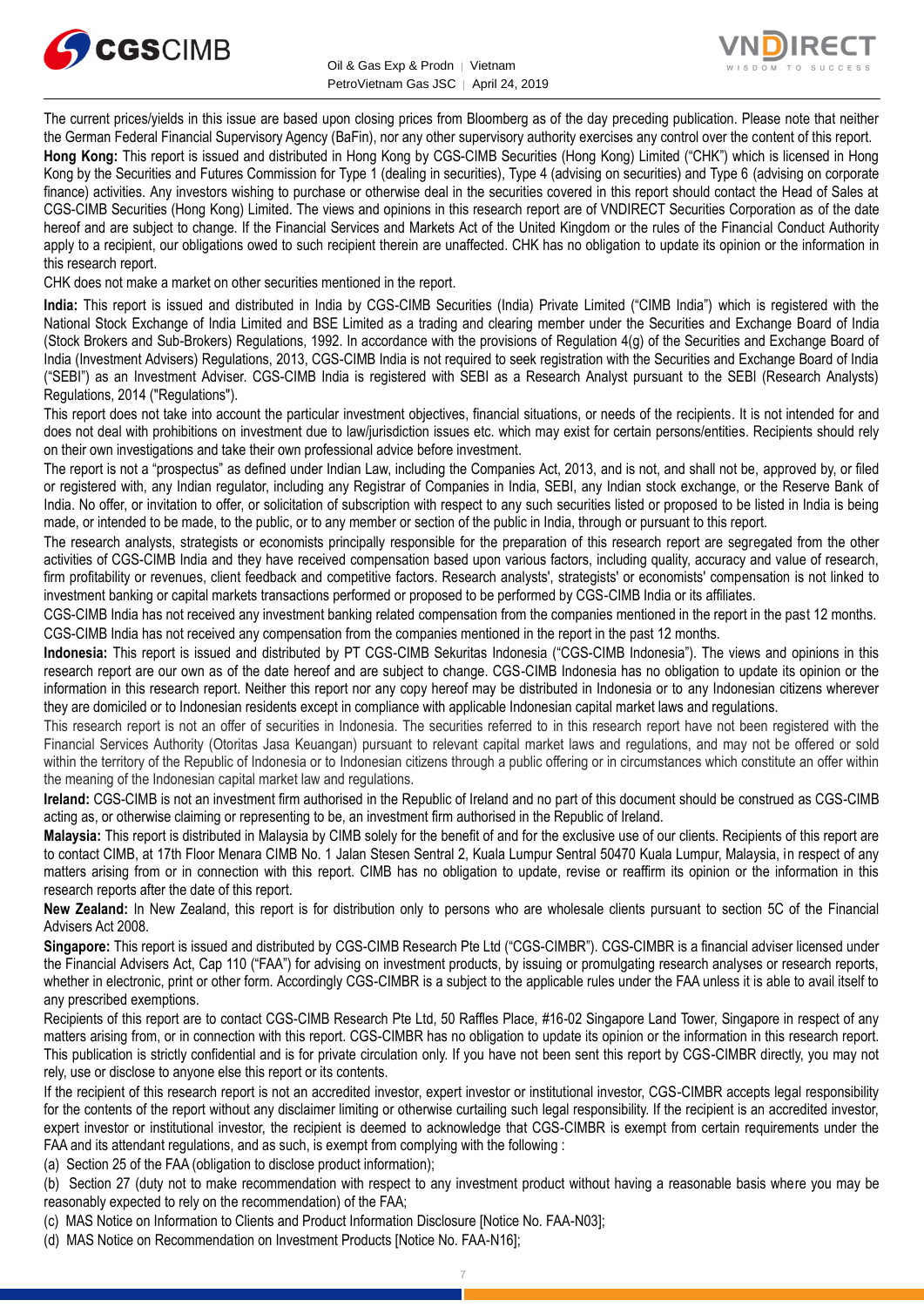



(e) Section 36 (obligation on disclosure of interest in securities), and

(f) any other laws, regulations, notices, directive, guidelines, circulars and practice notes which are relates to the above, to the extent permitted by applicable laws, as may be amended from time to time, and any other laws, regulations, notices, directive, guidelines, circulars, and practice notes as we may notify you from time to time. In addition, the recipient who is an accredited investor, expert investor or institutional investor acknowledges that a CGS-CIMBR is exempt from Section 27 of the FAA, the recipient will also not be able to file a civil claim against CGS-CIMBR for any loss or damage arising from the recipient's reliance on any recommendation made by CGS-CIMBR which would otherwise be a right that is available to the recipient under Section 27 of the FAA, the recipient will also not be able to file a civil claim against CGS-CIMBR for any loss or damage arising from the recipient's reliance on any recommendation made by CGS-CIMBR which would otherwise be a right that is available to the recipient under Section 27 of the FAA.

CGS-CIMBR, its affiliates and related corporations, their directors, associates, connected parties and/or employees may own or have positions in securities of the company(ies) covered in this research report or any securities related thereto and may from time to time add to or dispose of, or may be materially interested in, any such securities. Further, CGS-CIMBR, its affiliates and its related corporations do and seek to do business with the company(ies) covered in this research report and may from time to time act as market maker or have assumed an underwriting commitment in securities of such company(ies), may sell them to or buy them from customers on a principal basis and may also perform or seek to perform significant investment banking, advisory, underwriting or placement services for or relating to such company(ies) as well as solicit such investment, advisory or other services from any entity mentioned in this report.

As of April 24, 2019,, CGS-CIMBR does not have a proprietary position in the recommended securities in this report.

CGS-CIMBR does not make a market on the securities mentioned in the report.

**South Korea:** This report is issued and distributed in South Korea by CGS-CIMB Securities (Hong Kong) Limited, Korea Branch ("CGS-CIMB Korea") which is licensed as a cash equity broker, and regulated by the Financial Services Commission and Financial Supervisory Service of Korea. In South Korea, this report is for distribution only to professional investors under Article 9(5) of the Financial Investment Services and Capital Market Act of Korea ("FSCMA").

**Spain:** This document is a research report and it is addressed to institutional investors only. The research report is of a general nature and not personalised and does not constitute investment advice so, as the case may be, the recipient must seek proper advice before adopting any investment decision. This document does not constitute a public offering of securities.

CGS-CIMB is not registered with the Spanish Comision Nacional del Mercado de Valores to provide investment services.

**Sweden:** This report contains only marketing information and has not been approved by the Swedish Financial Supervisory Authority. The distribution of this report is not an offer to sell to any person in Sweden or a solicitation to any person in Sweden to buy any instruments described herein and may not be forwarded to the public in Sweden.

**Switzerland:** This report has not been prepared in accordance with the recognized self-regulatory minimal standards for research reports of banks issued by the Swiss Bankers' Association (Directives on the Independence of Financial Research).

**Thailand:** This report is issued and distributed by CGS-CIMB Securities (Thailand) Co. Ltd. ("CGS-CIMB Thailand") based upon sources believed to be reliable (but their accuracy, completeness or correctness is not guaranteed). The statements or expressions of opinion herein were arrived at after due and careful consideration for use as information for investment. Such opinions are subject to change without notice and CGS-CIMB Thailand has no obligation to update its opinion or the information in this research report.

CGS-CIMB Thailand may act or acts as Market Maker, and issuer and offerer of Derivative Warrants and Structured Note which may have the following securities as its underlying securities. Investors should carefully read and study the details of the derivative warrants in the prospectus before making investment decisions.

AAV, ADVANC, AMATA, ANAN, AOT, AP, BA, BANPU, BBL, BCH, BCP, BCPG, BDMS, BEAUTY, BEC, BEM, BJC, BH, BIG, BLA, BLAND, BPP, BTS, CBG, CENTEL, CHG, CK, CKP, COM7, CPALL, CPF, CPN, DELTA, DTAC, EA, EGCO, EPG, GFPT, GLOBAL, GLOW, GPSC, GUNKUL, HMPRO, INTUCH, IRPC, ITD, IVL, KBANK, KCE, KKP, KTB, KTC, LH, LHBANK, LPN, MAJOR, MALEE, MEGA, MINT, MONO, MTLS, PLANB, PSH, PTL, PTG, PTT, PTTEP, PTTGC, QH, RATCH, ROBINS, S, SAWAD, SCB, SCC, SCCC, SIRI, SPALI, SPRC, STEC, STPI, SUPER, TASCO, TCAP, THAI, THANI, THCOM, TISCO, TKN, TMB, TOP, TPIPL, TRUE, TTA, TU, TVO, UNIQ, VGI, WHA, WORK.

## **Corporate Governance Report:**

The disclosure of the survey result of the Thai Institute of Directors Association ("IOD") regarding corporate governance is made pursuant to the policy of the Office of the Securities and Exchange Commission. The survey of the IOD is based on the information of a company listed on the Stock Exchange of Thailand and the Market for Alternative Investment disclosed to the public and able to be accessed by a general public investor. The result, therefore, is from the perspective of a third party. It is not an evaluation of operation and is not based on inside information.

The survey result is as of the date appearing in the Corporate Governance Report of Thai Listed Companies. As a result, the survey result may be changed after that date. CGS-CIMB Thailand does not confirm nor certify the accuracy of such survey result.

| <b>Score</b><br>Range: | 100<br>90                                | $80 -$<br>89 | 70<br>$\overline{\phantom{a}}$<br>. | $\rightarrow$<br>. .<br>Below<br>⊺∪ or | No<br>Result<br>iurvev<br>ັບ |
|------------------------|------------------------------------------|--------------|-------------------------------------|----------------------------------------|------------------------------|
| Description:           | Lynnllon <sup>+</sup><br>- ^ ~ * * * * * | Good<br>∨er∖ | 000ن                                | N/A                                    |                              |

**United Arab Emirates:** The distributor of this report has not been approved or licensed by the UAE Central Bank or any other relevant licensing authorities or governmental agencies in the United Arab Emirates. This report is strictly private and confidential and has not been reviewed by, deposited or registered with UAE Central Bank or any other licensing authority or governmental agencies in the United Arab Emirates. This report is being issued outside the United Arab Emirates to a limited number of institutional investors and must not be provided to any person other than the original recipient and may not be reproduced or used for any other purpose. Further, the information contained in this report is not intended to lead to the sale of investments under any subscription agreement or the conclusion of any other contract of whatsoever nature within the territory of the United Arab Emirates.

**United Kingdom and European Economic Area (EEA):** In the United Kingdom and European Economic Area, this material is also being distributed by CGS-CIMB Securities (UK) Limited ("CGS-CIMB UK"). CGS-CIMB UK is authorized and regulated by the Financial Conduct Authority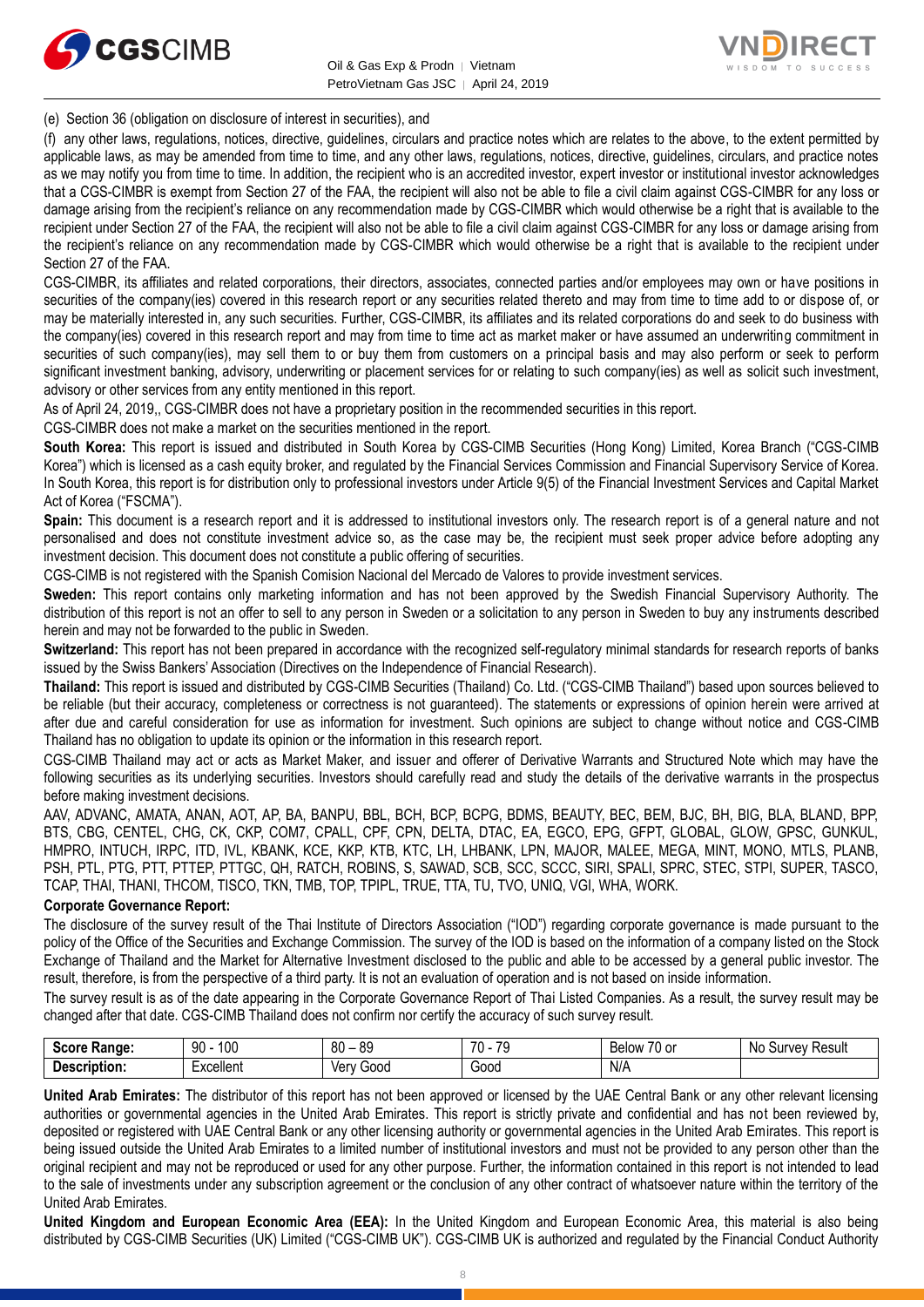

Oil & Gas Exp & Prodn | Vietnam PetroVietnam Gas JSC | April 24, 2019



and its registered office is at 27 Knightsbridge, London, SW1X7YB. The material distributed by CGS-CIMB UK has been prepared in accordance with CGS-CIMB's policies for managing conflicts of interest arising as a result of publication and distribution of this material. This material is for distribution only to, and is solely directed at, selected persons on the basis that those persons: (a) are eligible counterparties and professional clients of CGS-CIMB UK; (b) have professional experience in matters relating to investments falling within Article 19(5) of the Financial Services and Markets Act 2000 (Financial Promotion) Order 2005 (as amended, the "Order"), (c) fall within Article 49(2)(a) to (d) ("high net worth companies, unincorporated associations etc") of the Order; (d) are outside the United Kingdom subject to relevant regulation in each jurisdiction, material(all such persons together being referred to as "relevant persons"). This material is directed only at relevant persons and must not be acted on or relied on by persons who are not relevant persons. Any investment or investment activity to which this material relates is available only to relevant persons and will be engaged in only with relevant persons.

Where this material is labelled as non-independent, it does not provide an impartial or objective assessment of the subject matter and does not constitute independent "research" (cannot remove research from here under the applicable rules of the Financial Conduct Authority in the UK. Consequently, any such non-independent material will not have been prepared in accordance with legal requirements designed to promote the independence of research (cannot remove research from here) and will not subject to any prohibition on dealing ahead of the dissemination of research. Any such non-independent material must be considered as a marketing communication.

**United States:** This research report is distributed in the United States of America by CGS-CIMB Securities (USA) Inc, a U.S. registered brokerdealer and a related company of CGS-CIMB Research Pte Ltd, PT CGS-CIMB Sekuritas Indonesia, CGS-CIMB Securities (Thailand) Co. Ltd, CGS-CIMB Securities (Hong Kong) Limited, CGS-CIMB Securities (India) Private Limited, and is distributed solely to persons who qualify as "U.S. Institutional Investors" as defined in Rule 15a-6 under the Securities and Exchange Act of 1934. This communication is only for Institutional Investors whose ordinary business activities involve investing in shares, bonds, and associated securities and/or derivative securities and who have professional experience in such investments. Any person who is not a U.S. Institutional Investor or Major Institutional Investor must not rely on this communication. The delivery of this research report to any person in the United States of America is not a recommendation to effect any transactions in the securities discussed herein, or an endorsement of any opinion expressed herein. CGS-CIMB Securities (USA) Inc, is a FINRA/SIPC member and takes responsibility for the content of this report. For further information or to place an order in any of the abovementioned securities please contact a registered representative of CGS-CIMB Securities (USA) Inc.

CGS-CIMB Securities (USA) Inc. does not make a market on other securities mentioned in the report.

CGS-CIMB Securities (USA) Inc. has not managed or co-managed a public offering of any of the securities mentioned in the past 12 months.

CGS-CIMB Securities (USA) Inc. has not received compensation for investment banking services from any of the company mentioned in the past 12 months.

CGS-CIMB Securities (USA) Inc. neither expects to receive nor intends to seek compensation for investment banking services from any of the company mentioned within the next 3 months.

**Other jurisdictions:** In any other jurisdictions, except if otherwise restricted by laws or regulations, this report is only for distribution to professional, institutional or sophisticated investors as defined in the laws and regulations of such jurisdictions. Distribution of stock ratings and investors as defined in the laws and regulations of stock ratings and investors as defined in the laws and regulations of stock ratings and investment banking clients for quarter ended on

**PetroVietnam Gas JSC (GAS VN)**

| <b>Other jurisdictions:</b> In any other jurisdictions, except if otherwise restricted by laws or regulations, this report is only for distribution to<br>institutional or sophisticated investors as defined in the laws and regulations of such jurisdictions. |                         |                                |
|------------------------------------------------------------------------------------------------------------------------------------------------------------------------------------------------------------------------------------------------------------------|-------------------------|--------------------------------|
| Distribution of stock ratings and investment banking clients for quarter ended on 08 April 2019                                                                                                                                                                  |                         |                                |
| 771 companies under coverage for quarter ended on 08 April 2019                                                                                                                                                                                                  |                         |                                |
|                                                                                                                                                                                                                                                                  | Rating Distribution (%) | Investment Banking clients (%) |
| Add                                                                                                                                                                                                                                                              | 57.8%                   | 4.0%                           |
| Hold                                                                                                                                                                                                                                                             | 27.0%                   | 2.1%                           |
| Reduce                                                                                                                                                                                                                                                           | 15.2%                   | 0.4%                           |
|                                                                                                                                                                                                                                                                  |                         |                                |

**Spitzer Chart for stock being researched ( 2 year data )** 

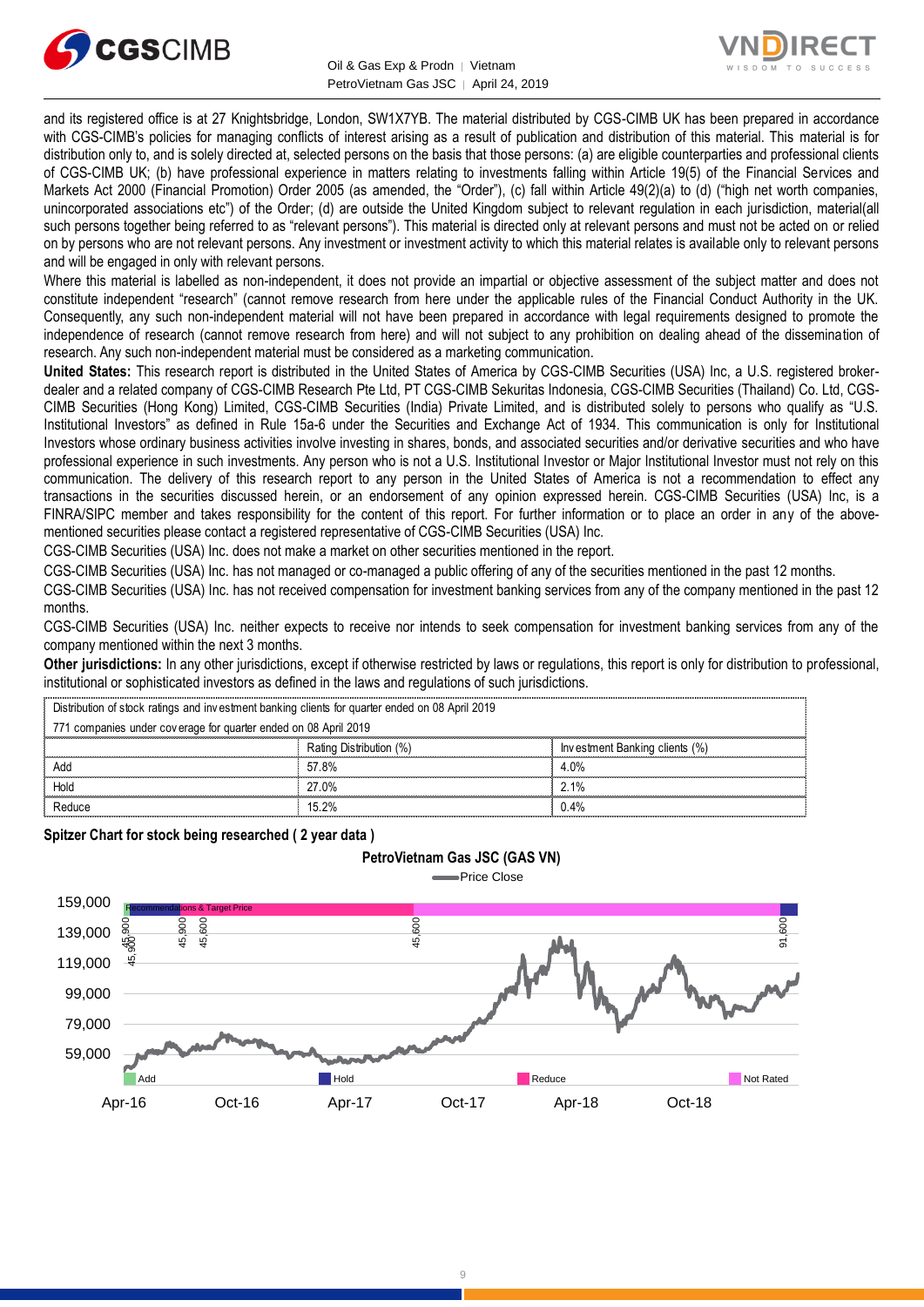



# **Corporate Governance Report of Thai Listed Companies (CGR). CG Rating by the Thai Institute of Directors Association (Thai IOD) in 2018, Anti-Corruption 2018**

**ADVANC** – Excellent, Certified, **AEONTS** – Good, n/a, **AH** – Very Good, n/a, **AMATA** – Excellent, Declared, **ANAN** – Excellent, Declared, **AOT** – Excellent, Declared, **AP** – Excellent, Certified, **ASP** – Very Good, Certified, **BANPU** – Excellent, Certified, **BAY** – Excellent, Certified, **BBL** – Very Good, Certified, **BCH** – Good, Certified, **BCP** - Excellent, Certified, **BCPG** – Excellent, Certified, **BEM** – Very Good, n/a, **BDMS** – Very Good, n/a, **BEAUTY** – Good, n/a, **BEC** – Very Good, n/a, , **BGRIM** – Very Good, Declared, **BH** - Good, n/a, **BJC** – Very Good, Declared, **BJCHI** – Very Good, Certified, **BPP** – Very Good, Declared, **BR** - Good, Declared, **BTS** - Excellent, Certified, **CBG** – Very Good, n/a, **CCET** – Good, n/a, **CENTEL** – Very Good, Certified, **CHG** – Very Good, Declared, **CK** – Excellent, n/a, **COL** – Excellent, Declared, **CPALL** – Very Good, Certified, **CPF** – Excellent, Certified, **CPN** - Excellent, Certified, **DELTA** - Excellent, n/a, **DEMCO** – Excellent, Certified, **DDD** – Very Good, Declared, **DIF** – not available, n/a, **DTAC** – Excellent, Certified, **EA** – Excellent, n/a, **ECL** – Very Good, Certified, **EGCO** - Excellent, Certified, **EPG** – Very Good, n/a, **ERW** – Very Good, n/a, **GFPT** - Excellent, Certified, **GGC** – Excellent, Certified, **GLOBAL** – Very Good, n/a, **GLOW** – Very Good, Certified, **GPSC** – Excellent, Certified, **GULF** – Very Good, n/a, **GUNKUL** – Excellent, Certified, **HANA** - Excellent, Certified, **HMPRO** - Excellent, Certified, **HREIT** - Excellent, Certified **ICHI** – Excellent, Declared, **HUMAN** – not available, n/a, **III** – Good, n/a, **INTUCH** - Excellent, Certified, **IRPC** – Excellent, Certified, **ITD**\* – Very Good, n/a, **IVL** - Excellent, Certified, **JASIF** – not available, n/a, **KBANK** - Excellent, Certified, **KCE** - Excellent, Certified, **KKP** – Excellent, Certified, **KSL** – Excellent, Certified, **KTB** - Excellent, Certified, **KTC** – Excellent, Certified, **LH** - Very Good, n/a, **LPN** – Excellent, Certified, **M** – Very Good, Certified, **MACO** – Very Good, n/a, **MAJOR** – Very Good, n/a, **MAKRO** – Excellent, Declared, **MALEE** – Very Good, Certified, **MC** – Very Good, Certified, **MCOT** – Excellent, Certified, **MEGA** – Very Good, n/a, **MINT** - Excellent, Certified, **MTC** – Excellent, Declared, **NETBAY** – Good, n/a, **PLANB** – Excellent, Declared, **PLAT** – Very Good, Certified, **PSH** – Excellent, Certified, **PSTC** – Good, Certified, **PTT** - Excellent, Certified, **PTTEP** - Excellent, Certified, **PTTGC** - Excellent, Certified, **QH** – Excellent, Certified, **RATCH** – Excellent, Certified, **ROBINS** – Excellent, Certified, **RS** – Very Good, n/a, **RSP** – not available, n/a, **SAMART** - Excellent, n/a, **SAPPE** – Very Good, Declared, **SAT** – Excellent, Certified, **SAWAD** – Very Good, n/a, **SC** – Excellent, Declared, **SCB** - Excellent, Certified, **SCC** – Excellent, Certified, **SCN** – Very Good, Certified, **SF** – Good, n/a, **SIRI** – Very Good, Certified, **SPA** - Good, n/a, **SPALI** - Excellent, n/a, **SPRC** – Excellent, Certified, **STA** – Very Good, Certified, **STEC** – Excellent, n/a, **SVI** – Excellent, Certified, **SYNEX** – Very Good, Declared, **TASCO** – Excellent, Certified, **TCAP** – Excellent, Certified, **TIPCO** – Very Good, Certified, **TISCO** - Excellent, Certified, **TKN** – Very Good, Declared, **TMB** - Excellent, Certified, **TNR** – Very Good, Declared, **TOP** - Excellent, Certified, **TPCH** – Good, n/a, **TPIPP** – Good, n/a, **TRUE** – Excellent, Certified, **TU** – Excellent, Certified, **TVO** – Very Good, Declared, **UNIQ** – Good, n/a, **VGI** – Excellent, Certified, **WHA** – Excellent, Certified, **WHART** – not available, n/a, **WORK** – Good, n/a.

**Companies participating in Thailand's Private Sector Collective Action Coalition Against Corruption programme (Thai CAC) under Thai Institute of Directors (as of August 31, 2018) are categorized into:**

- Companies that have declared their intention to join CAC, and

- Companies certified by CAC

\* The company, its director or management had been reportedly accused for breaching proper corporate governance such as violation of the SEC's regulations or charged with corruption.

| <b>RECOMMENDATION FRAMEWORK</b>                                                                                                                                                                                                                                   |                                                                                                                                 |  |
|-------------------------------------------------------------------------------------------------------------------------------------------------------------------------------------------------------------------------------------------------------------------|---------------------------------------------------------------------------------------------------------------------------------|--|
| <b>Stock Ratings</b>                                                                                                                                                                                                                                              | Definition:                                                                                                                     |  |
| Add                                                                                                                                                                                                                                                               | The stock's total return is expected to reach 15% or higher over the next 12 months.                                            |  |
| Hold                                                                                                                                                                                                                                                              | The stock's total return is expected to be between negative 10% and positive 15% over the next 12 months.                       |  |
| Reduce                                                                                                                                                                                                                                                            | The stock's total return is expected to fall below negative 10% over the next 12 months.                                        |  |
| The total expected return of a stock is defined as the sum of the:(i) percentage difference between the target price and the current price and (ii)<br>the forward net dividend yields of the stock. Stock price targets have an investment horizon of 12 months. |                                                                                                                                 |  |
| <b>Sector Ratings</b>                                                                                                                                                                                                                                             | Definition:                                                                                                                     |  |
| Overweight                                                                                                                                                                                                                                                        | An Overweight rating means stocks in the sector have, on a market cap-weighted basis, a positive absolute<br>recommendation.    |  |
| Neutral                                                                                                                                                                                                                                                           | A Neutral rating means stocks in the sector have, on a market cap-weighted basis, a neutral absolute recommendation.            |  |
| Underweight                                                                                                                                                                                                                                                       | An Underweight rating means stocks in the sector have, on a market cap-weighted basis, a negative absolute<br>recommendation.   |  |
| <b>Country Ratings</b>                                                                                                                                                                                                                                            | Definition:                                                                                                                     |  |
| Overweight                                                                                                                                                                                                                                                        | An Overweight rating means investors should be positioned with an above-market weight in this country relative to<br>benchmark. |  |
| Neutral                                                                                                                                                                                                                                                           | A Neutral rating means investors should be positioned with a neutral weight in this country relative to benchmark.              |  |
| Underweight                                                                                                                                                                                                                                                       | An Underweight rating means investors should be positioned with a below-market weight in this country relative to<br>benchmark. |  |

#### **Hien Tran Khanh – Deputy Head of Research**

Email: [hien.trankhanh@vndirect.com.vn](mailto:hien.trankhanh@vndirect.com.vn)

**Mai PHAM – Analyst** Email: [mai.phamle@vndirect.com.vn](mailto:mai.phamle@vndirect.com.vn)